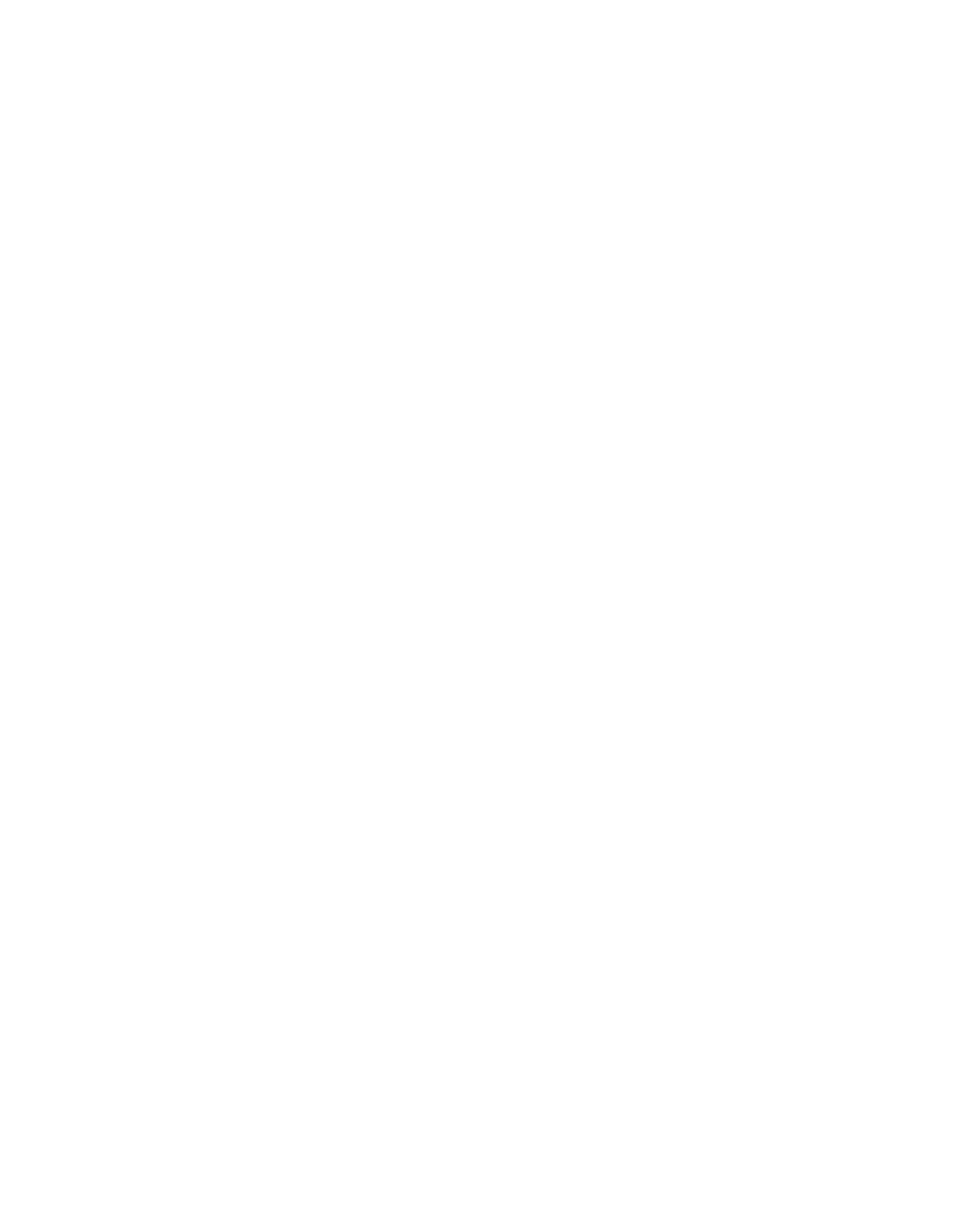# **Table of Contents**

| 1              |                                                                        |                                                                             |
|----------------|------------------------------------------------------------------------|-----------------------------------------------------------------------------|
|                | 1.1                                                                    |                                                                             |
|                | 1.2                                                                    | Accrediting Commission for Community and Junior Colleges (ACCJC)  3         |
| $\overline{2}$ | ELIGIBILITY REQUIREMENTS (ERs), ACCREDITATION STANDARDS AND COMMISSION |                                                                             |
|                | 2.1                                                                    |                                                                             |
|                | 2.2                                                                    |                                                                             |
|                |                                                                        | 2.2.1                                                                       |
|                |                                                                        | Educational Quality and Institutional Effectiveness Review  5<br>2.2.2      |
|                |                                                                        | 2.2.3                                                                       |
| 3              | ROLES AND RESPONSIBILITIES OF GOVERNING BOARDS IN ACCREDITATION  8     |                                                                             |
|                | 3.1                                                                    |                                                                             |
|                | 3.2                                                                    |                                                                             |
|                | 3.3                                                                    | Governing Boards and Effective Leadership and Governance 10                 |
| 4              |                                                                        |                                                                             |
|                | 4.1                                                                    | Questions and Answers on Issues of Specific Interest to Governing Boards 12 |
|                | 4.2                                                                    | Twelve Common Questions and Answers about Regional Accreditation 14         |
| 5              |                                                                        |                                                                             |
|                | 5.1                                                                    |                                                                             |
|                | 5.2                                                                    | Eligibility Requirements (ERs) and Accreditation Standards  15              |
|                | 5.3                                                                    |                                                                             |
|                | 5.4                                                                    |                                                                             |
|                | 5.5                                                                    |                                                                             |
| 0.0001010100   |                                                                        |                                                                             |

### **APPENDICES**

Appendix A: [Twelve Common Questions and Answers about Regional Accreditation](http://www.accjc.org/wp-content/uploads/2010/09/Feb-2011-special-edition.pdf)

Appendix B: [Eligibility Requirements for Accreditation](http://www.accjc.org/eligibility-requirements-standards)

Appendix C: [Accreditation Standards](http://www.accjc.org/eligibility-requirements-standards)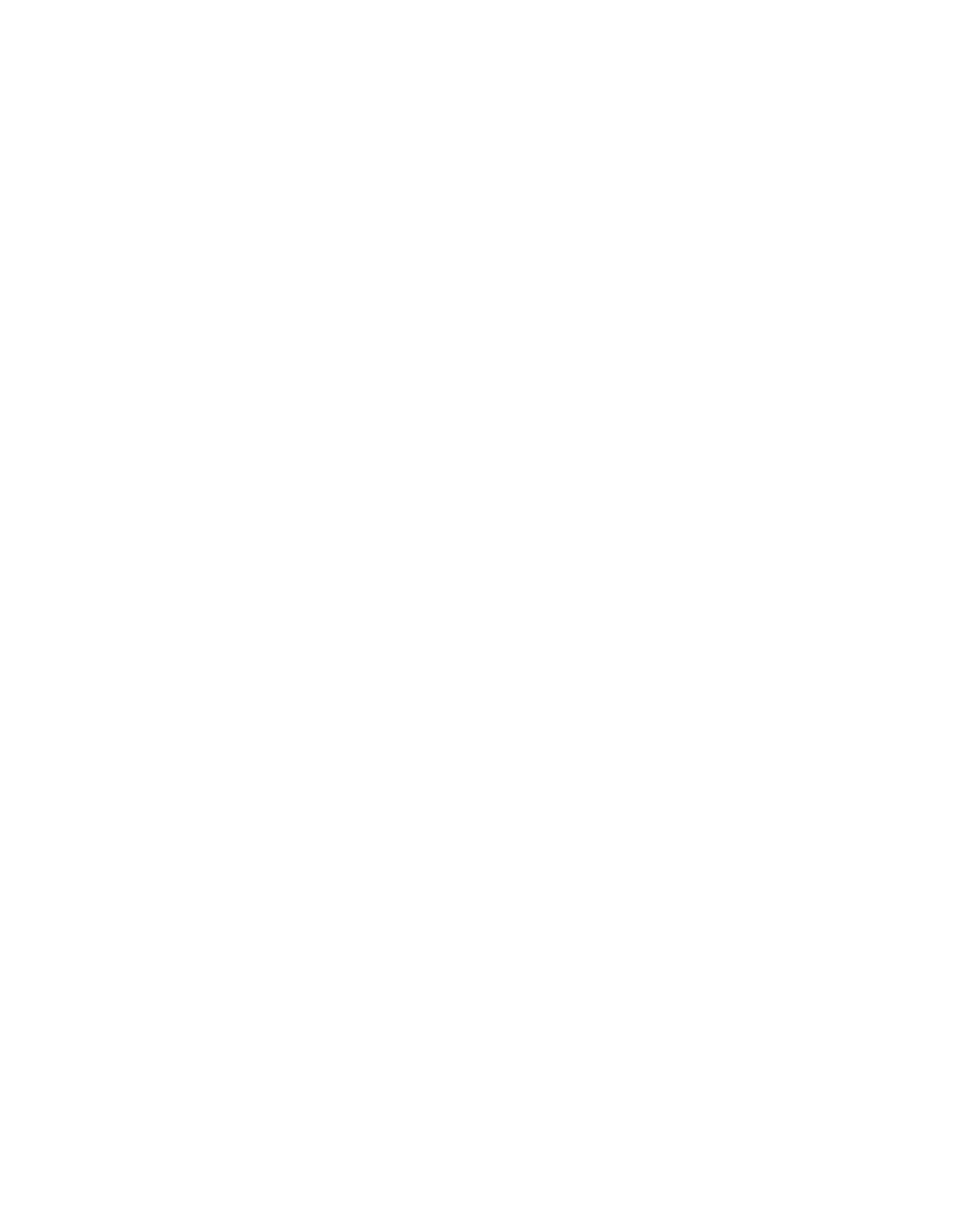# **Introduction**

The *Guide to Accreditation for Governing Boards* is designed for use by college governing board members as an introduction to regional accreditation and the Accrediting Commission for Community and Junior Colleges (ACCJC), Western Association of Schools and Colleges (WASC) and as a guide to their roles and responsibilities in accreditation. Governing boards have leadership responsibilities for the college mission, institutional quality and improvement, institutional integrity, and, ultimately, student success. Accreditation Standards recognize the important role of governing boards in student success, holding them accountable for their leadership role. Governing boards carry out their responsibilities primarily through policy development and delegation of responsibility for institutional operations to the Chief Executive Officer (CEO), holding the CEO accountable for implementing governing board (Board) policies. Defining the policy role of governing boards and distinguishing that role from the delegated role of institutional operations is a fundamental principle that informs Accreditation Standards, and this *Guide* offers guidance to governing boards on that principle. This *Guide* is both supplement and companion to other guides and manuals published by ACCJC, all of which are cited in the last section.

Section one of this *Guide* begins with general information on regional accreditation, including history, purpose, and organizational structure. It describes the goals of accreditation. This section also introduces the purposes and structure of ACCJC.

Section two introduces Eligibility Requirements (ERs), Accreditation Standards and Commission policies, as well as an overview of ACCJC procedures and processes.

Section three focuses on the roles and responsibilities of governing boards in accreditation. This section looks at ACCJC Accreditation Standards and processes through the lens of governing boards and their distinct roles in college governance and leadership. The section emphasizes the leadership role governing boards play in defining college mission and policy**,**  as well as their leadership roles in quality assurance, student success and governance.

Section four provides questions and answers (Q&A) on effective practices for governing boards.

Section five presents a list of ACCJC guides, manuals, and other resources that are important to accreditation, and offers governing board members comprehensive information on all aspects of regional accreditation and ACCJC.

The Appendices include the *ACCJC NEWS* publication entitled *Twelve Common Questions and Answers about Regional Accreditation* (Appendix A), the complete Eligibility Requirements for Accreditation (Appendix B) and Accreditation Standards (Appendix C).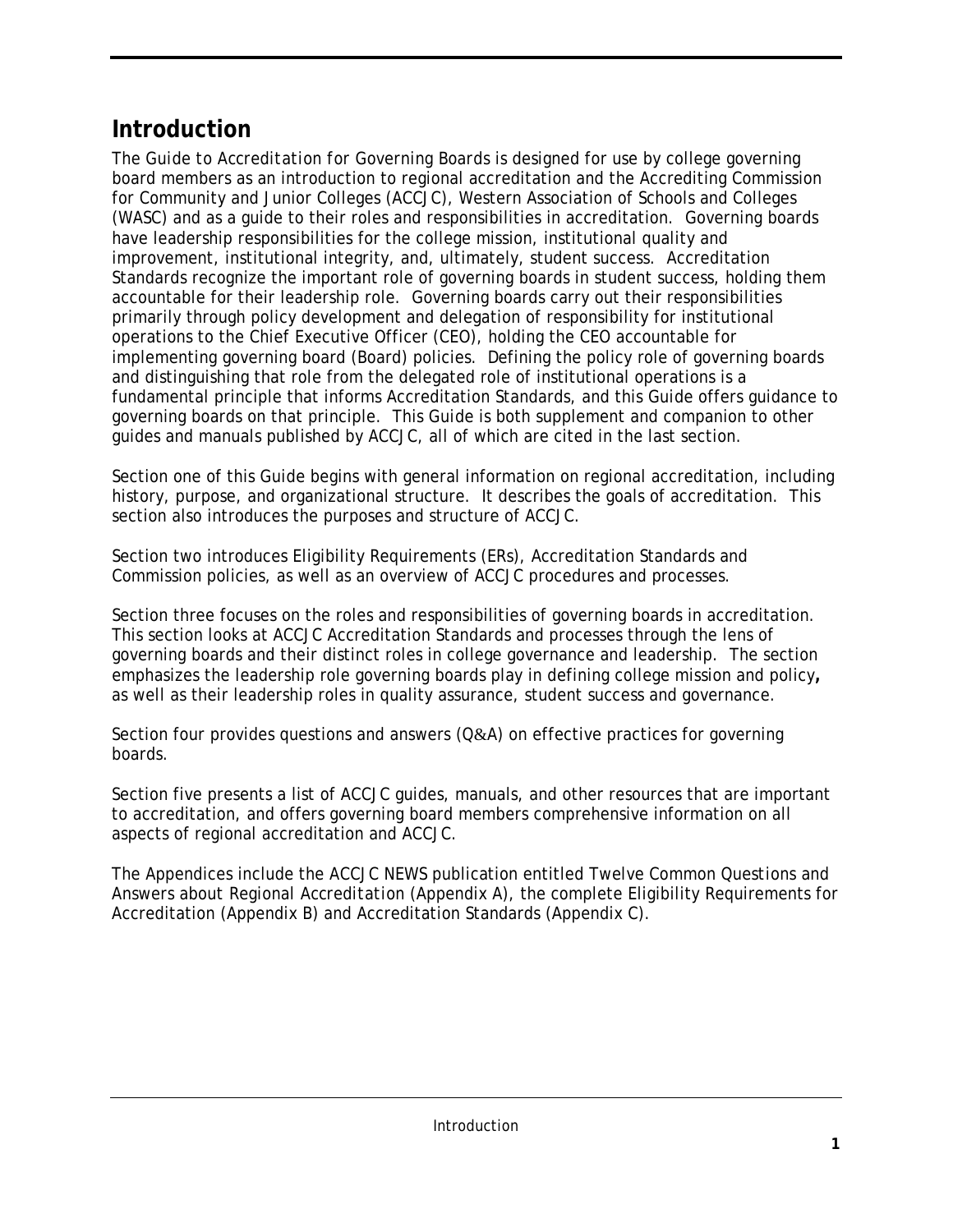# <span id="page-5-0"></span>**1 Regional Accreditation and ACCJC**

# <span id="page-5-1"></span>**1.1 Regional Accreditation: History, Purpose and Structure**

In the United States, accreditation is the primary process for assuring and improving the quality of institutions of higher education. Accreditation of approximately 3,000 colleges and universities is carried out through a process known as "regional accreditation": seven commissions operate in six geographic regions of the country through nongovernmental, nonprofit voluntary associations. The Western Association of Schools and Colleges (WASC) chose to have two higher education accrediting commissions, one for associate degree-granting colleges and one for colleges and universities that award the bachelor's degree or graduate degrees. The Accrediting Commission for Community and Junior Colleges, Western Association of Schools and Colleges (ACCJC/WASC) is one of the seven regional accrediting agencies and one of the two higher education accrediting agencies in the Western Region. The Accrediting Commission for Senior Colleges and Universities (ACSCU) is the other higher education accreditor in the WASC region, and accredits baccalaureate and graduate degree-granting institutions.

Accreditation in the United States is a based on a peer review process in which professional educators and persons representing the public interest evaluate an institution using rigorous standards for institutional good practice. These standards are developed with input from the higher education institutions affiliated with that commission. While each regional accrediting commission develops its own standards and policies, the ideas and content are broadly shared across the national higher education community, and lead to general acceptance of institutional credits and degrees across the country. Colleges are evaluated within the context of their institutional mission, and accreditation standards are written to be broadly applicable to a variety of institutional missions. Following a review by a team of peers, accrediting commissions determine the accreditation status of the institution and use a variety of means to ensure follow-up as appropriate. Additional evaluation occurs when an institution seeks accreditor approval for a substantive change.

All regional accrediting agencies are recognized by the U.S. Department of Education (USDE) and undergo a federal recognition review every five years. The USDE also sets regulations for institutional quality; some of these are incorporated in the accreditation standards of all recognized accrediting agencies, while others are enforced on institutions through the federal financial aid process.

Regional accreditation, which can trace its roots to 1885, is the proven method for assuring the public that a higher education institution meets established standards of quality and awards degrees, certificates or credits that students and the public can trust. The granting of accreditation by any regional accrediting commission enables an institution to qualify for federal grants, contracts, and to distribute federal financial aid.

Accreditation is a voluntary system for the regulation of higher education quality. Institutions agree to join an association and to uphold the accrediting association's standards of quality and its policies. Regional accreditors conduct a comprehensive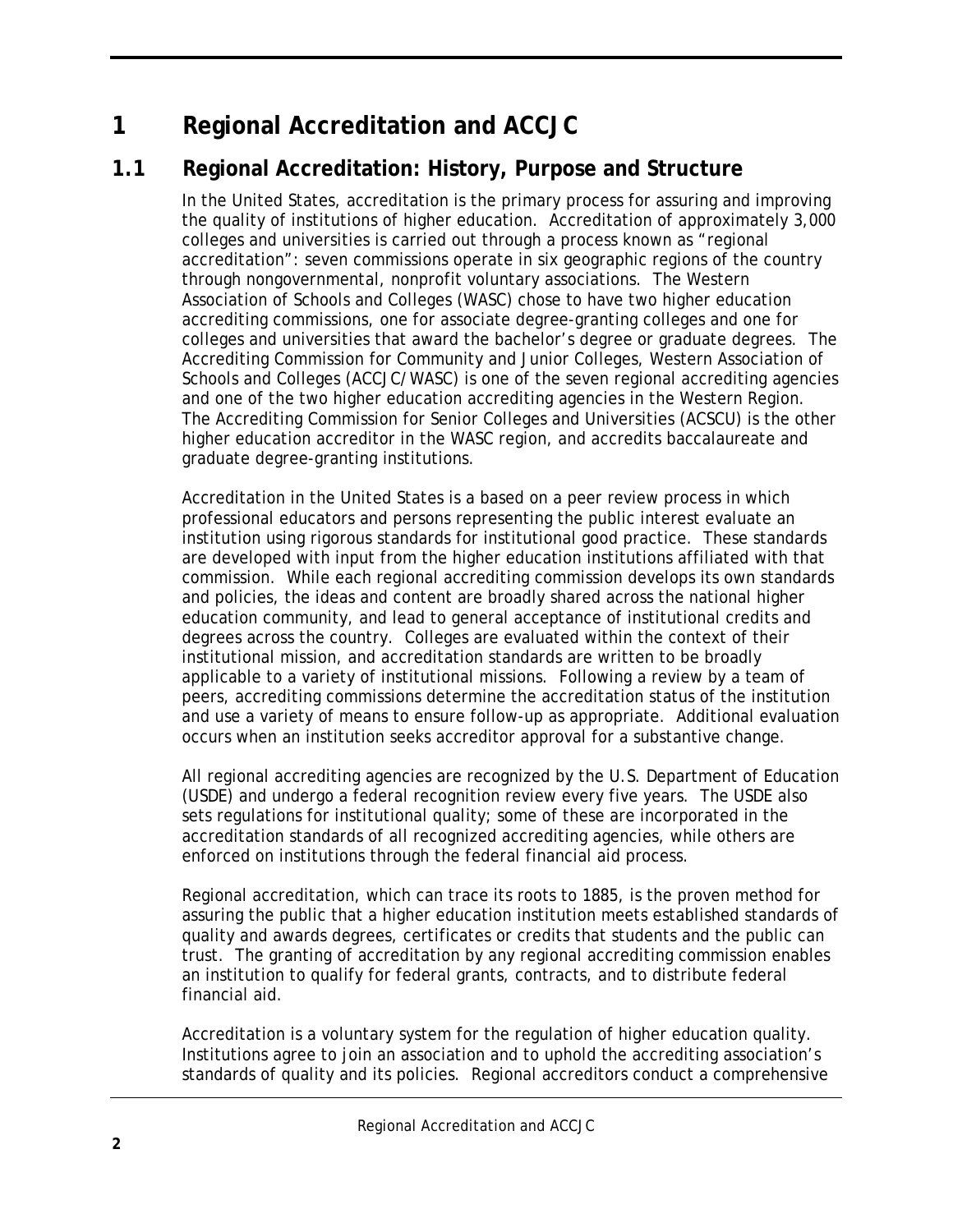evaluation of an accredited institution on a regular basis, which varies from six to ten years among regional accrediting associations.

While the standards of each regional accreditor might be organized differently or use different wording, the seven regional accrediting commissions follow very similar processes and have very similar standards of quality. Today's accreditation enterprise is based on decades of experience and refinement, both leading and reflecting the evolution of American higher education. Today's accreditation standards go beyond the historical emphasis on inputs and processes, for example, do students have access to learning resources and are they using them? There is growing emphasis on student outcomes as a measure of quality. Over the past decade, regional accreditation commissions have been leaders in assisting colleges and universities to develop valid and useful ways to understand what and how students are learning and completing courses, programs and degrees, and use that understanding to improve institutional effectiveness.

### <span id="page-6-0"></span>**1.2 Accrediting Commission for Community and Junior Colleges (ACCJC)**

The purposes of the ACCJC are to evaluate educational quality and institutional effectiveness and integrity and to promote institutional improvement. The ACCJC accreditation process assures the public that member accredited institutions meet the Eligibility Requirements (ERs -- standards to establish basic institutional quality), Accreditation Standards and Commission policies, and that the credentials earned at the institutions are of value to the students who earned them; of value to employers and trade or profession related licensing entities; and of value to other colleges and universities.

The ACCJC accredits public, private non-profit, and private for-profit associate degree granting institutions in California, Hawai'i, the Territories of Guam and American Samoa, the Commonwealth of the Northern Mariana Islands, the Republic of Palau, the Federated State of Micronesia, and the Republic of the Marshall Islands.

The ACCJC has two bodies. The 19 Commissioners make decisions on the accredited status of institutions and set policies and Accreditation Standards. Commissioners represent the interests of the public and the Commission's member institutions. Commissioners are elected for three-year terms and generally serve two terms. The Commission is led by a Chair who serves for two years. If elected to an officer position, a Commissioner may serve an additional term. The work of the Commissioners is part-time and voluntary.

The ACCJC also has staff that manage and support the accreditation activities mandated by federal regulations, ERs, Accreditation Standards and Commission policies. The President of the ACCJC is an employee of the Commission, who is responsible for administrative and support staff who serve the Commission and its institutional members. The President and the Chair of the Commission are the spokespersons for the Commission to institutions and the public.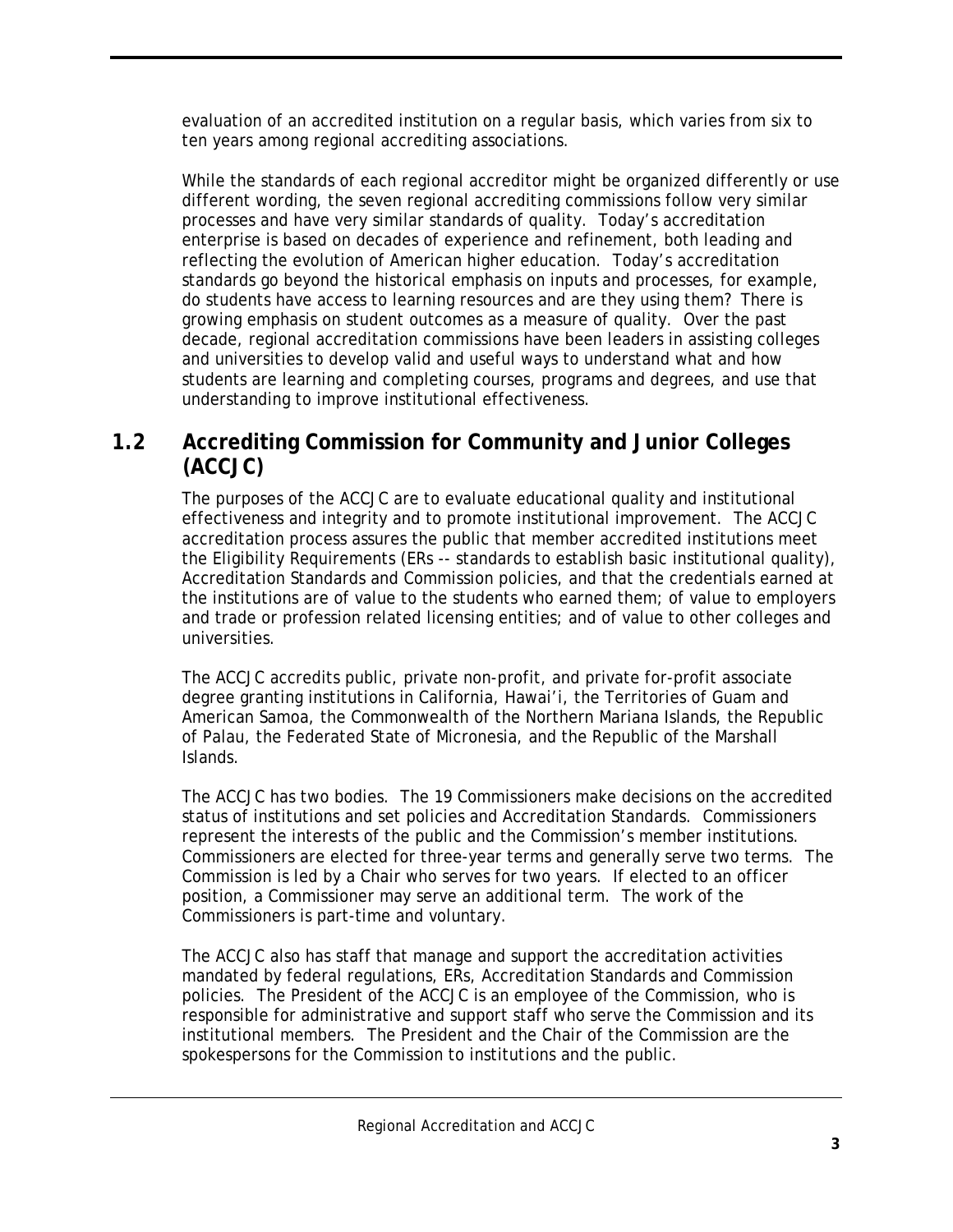# <span id="page-7-0"></span>**2 Eligibility Requirements (ERs), Accreditation Standards and Commission Policies and Processes**

# <span id="page-7-1"></span>**2.1 ERs, Accreditation Standards and Commission Policies**

The Accreditation Standards form the core of the accreditation process. The Eligibility Requirements (ERs), Accreditation Standards and Commission policies are developed, adopted, evaluated and revised by the Commission, with input from member institutions and outside experts in higher education. They are informed by effective practices derived from years of experience of member colleges, as well as sound educational research and practices across the nation. The Standards and Commission policies are also informed by federal regulations. All member institutions must maintain compliance with all the ERs, Accreditation Standards and Commission policies at all times.

### **The four Accreditation Standards for ACCJC are:**

- **1. Standard I: Mission and Institutional Effectiveness**
	- focus on mission and purposes of each institution and institutional effectiveness achieving the mission
	- focus on data-driven assessment and continuous quality improvement and student learning outcomes (SLOs)
- **2. Standard II: Student Learning Programs and Services**
	- focus on instruction, student support, learning services and SLOs
- **3. Standard III: Resources**
	- focus on capacity of human, physical, technological and financial resources to support achievement of mission and maintain institutional integrity
- **4. Standard IV: Leadership and Governance**
	- focus on decision making and capacity of leadership to support and achieve mission and student success, including governance structure and roles of CEO and governing board, including leadership roles and responsibilities in multicollege districts or systems

In addition to the Standards, ACCJC member institutions must comply with the ERs and Commission policies. As a prerequisite to eligibility for accreditation, institutions must meet all ERs which are largely derived from the Standards. The ACCJC has defined 21 ERs listed in Section 5 of this *Guide*. Required by the USDE of all regional accreditors, Eligibility Requirements (ERs) not only are prerequisite to achieving accreditation, their compliance must be maintained by accredited institutions at all times. Ongoing compliance with ER's is validated periodically, usually as part of every institutional external evaluation process (six year cycles). Institutions that have achieved accreditation must include in the Institutional Self Evaluation Report information demonstrating continued compliance with the ER's.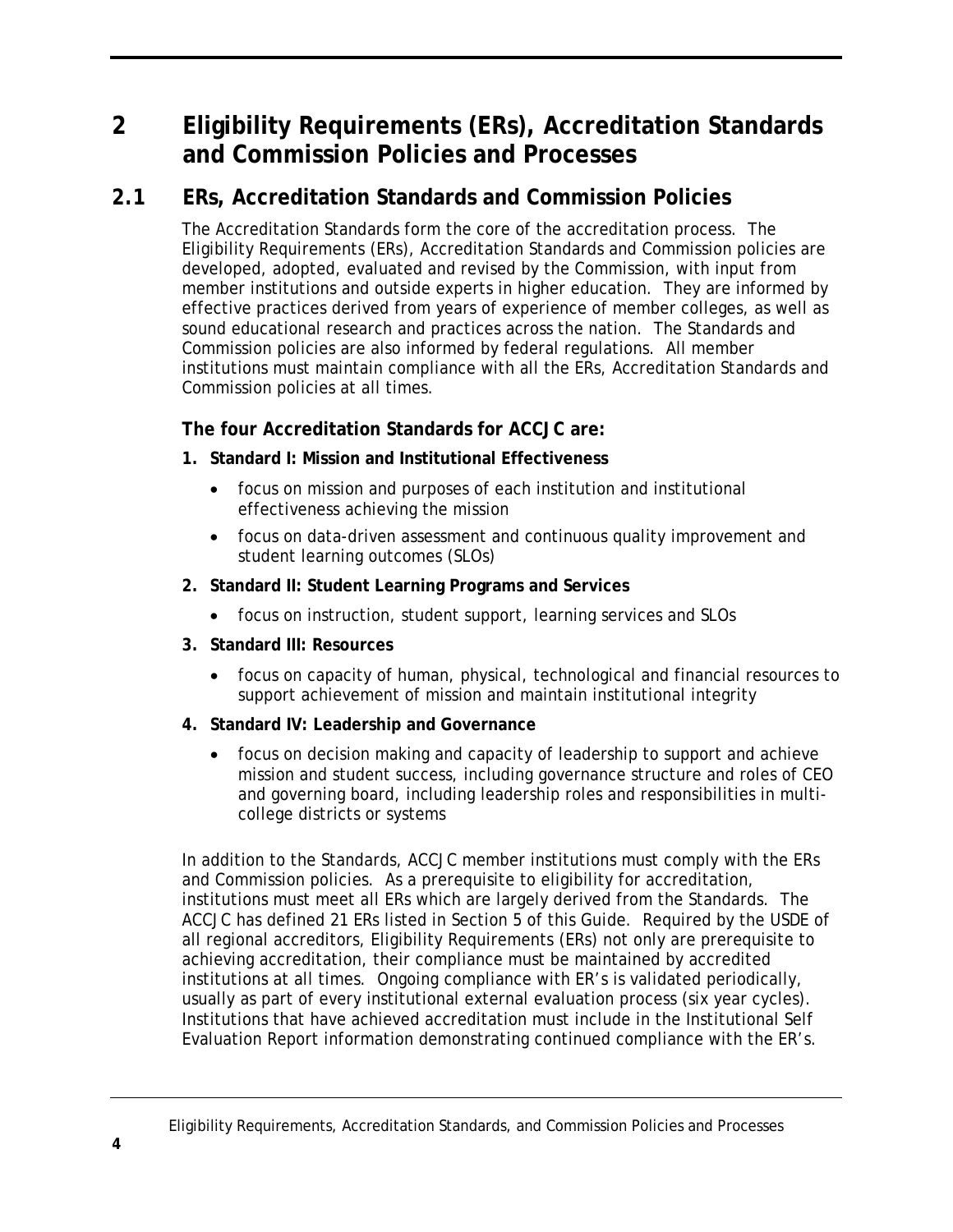Commission policies, which can be found in the *Accreditation Reference Handbook*, represent additional ACCJC requirements and procedures related to the Standards, federal regulation, Commission actions and Commission operations. The Commission reviews and if necessary, adds, deletes, or revises its policies regularly in response to federal regulation, judicial action, or other Commission actions or findings. It is important to note that member institutions are held accountable for compliance with all Commission policies. Of particular note is the "Policy and Procedures for the Evaluation of Institutions in Multi-College/Multi-Unit Districts or Systems," which is relevant to many member institutions.

Discussion of the Standards specifically related to the roles and responsibilities of governing boards is found in Section 3*.*

### <span id="page-8-0"></span>**2.2 Accreditation Processes**

### <span id="page-8-1"></span>**2.2.1 Obtaining Initial Accreditation**

Accreditation processes begin with initial accreditation. An institution wishing to seek accreditation for the first time must undergo an eligibility review to establish compliance with the Commission's Eligibility Requirements*.* If the institution meets the ERs, it will be declared eligible to prepare an Institutional Self Evaluation Report for application for Candidacy status. If the institution meets Accreditation Standards it will be granted Candidacy status for at least two years and for no more than four years. During that time, the institution will prepare a second Institutional Self Evaluation Report in application for Initial Accreditation. When Initial Accreditation in granted the institution receives a reaffirmation visit by an External Evaluation Team in ongoing six year cycles and is subject to monitoring and reporting requirements. Once accredited an institution is eligible for federal student financial aid and well as federal grants and contracts.

### <span id="page-8-2"></span>**2.2.2 Educational Quality and Institutional Effectiveness Review**

ACCJC member institutions undergo an Educational Quality and Institutional Effectiveness Review every six years to determine whether they meet the ERs, Accreditation Standards and Commission policies. In addition, the review process validates that institutions are engaged in sustainable efforts to improve educational quality and institutional effectiveness. The review process has four steps: self evaluation, external evaluation, Commission review and accreditation action, and institutional continuous quality improvement.

For accredited institutions, the review begins when the institution conducts a self evaluation using the ERs, Accreditation Standards and Commission policies. The outcome of the institutional self evaluation process is the Self Evaluation Report of Educational Quality and Institutional Effectiveness (Institutional Self Evaluation Report), which is submitted to the ACCJC. The report should include the institution's plans to address any weaknesses found through the self evaluation process, called improvement plans.

The Commission appoints a team of trained external peer reviewers which includes members of governing boards. All members of an External Evaluation Team are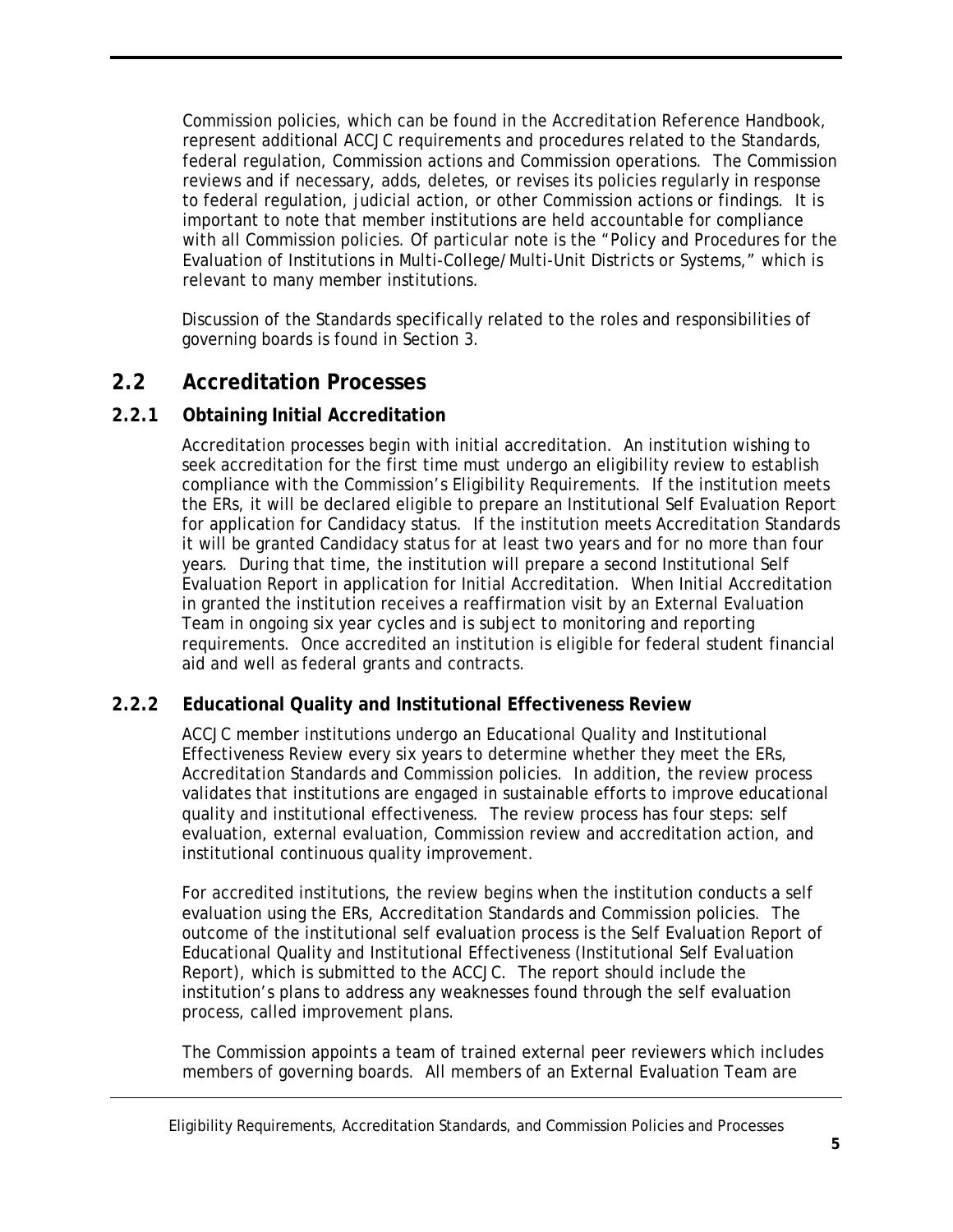selected on the basis of their professional expertise in higher education and areas of specialization.

The team examines the Institutional Self Evaluation Report, visits the institution to examine educational quality, and writes an External Evaluation Report of Educational Quality and Institutional Effectiveness (External Evaluation Report) that determines the institution's compliance with the ERs, Accreditation Standards and Commission policies. The External Team Report makes recommendations for improvement and commends excellent practice when appropriate. The team makes a confidential recommendation to the Commission on the action it should take on the institution's accredited status based on the verification of assertions made in the Self Evaluation Report.

The External Evaluation Team submits its External Evaluation Report to the Commission after the institution has had an opportunity to correct any errors of fact it finds in the draft Report. The Commission evaluates the Institutional Self Evaluation Report, the External Evaluation Report and the institution's historical performance in accreditation reviews, and makes a decision on the accredited status of the institution. The Commission may also give the institution additional recommendations and direction for improvement. The Commission may impose a sanction and define deadlines for the institution to resolve any noted deficiencies. (See the "Policy on Commission Actions on Institutions" in the *Accreditation Reference Handbook*.)

The Commission communicates its decisions on the status of accreditation via an action letter to the institution and public announcements from the Commission within 30 days following the Commission's January or June meetings. Member institutions are required to share the External Evaluation Report, the Institutional Self Evaluation Report and the Commission action letter with the college community and the public by posting these documents on the institution's website.

The final and ongoing step in the educational quality and institutional effectiveness review process is continuous quality improvement. The Commission expects the institution to resolve any deficiencies cited by the recommendations in the External Evaluation Report, and to do so in a timely manner. The Commission's standards also require institutions to implement processes for Internal Quality Assurance by practicing ongoing, evidence-based assessments of institutional effectiveness, and making improvements to quality as needed.

### <span id="page-9-0"></span>**2.2.3 Other Reports and Evaluation Visits**

The ACCJC requires institutions to submit a Midterm Report in the third year after the external evaluation visit to report on the progress made on improvement plans the college developed in conducting its Institutional Self Evaluation Report.

Institutions are required to remain in compliance with ERs, Accreditation Standards and Commission policies at all times. If an institution is out of compliance with any of the above, the Commission may require a Follow-Up Report and/or another external evaluation visit, at intervals determined by the Commission. The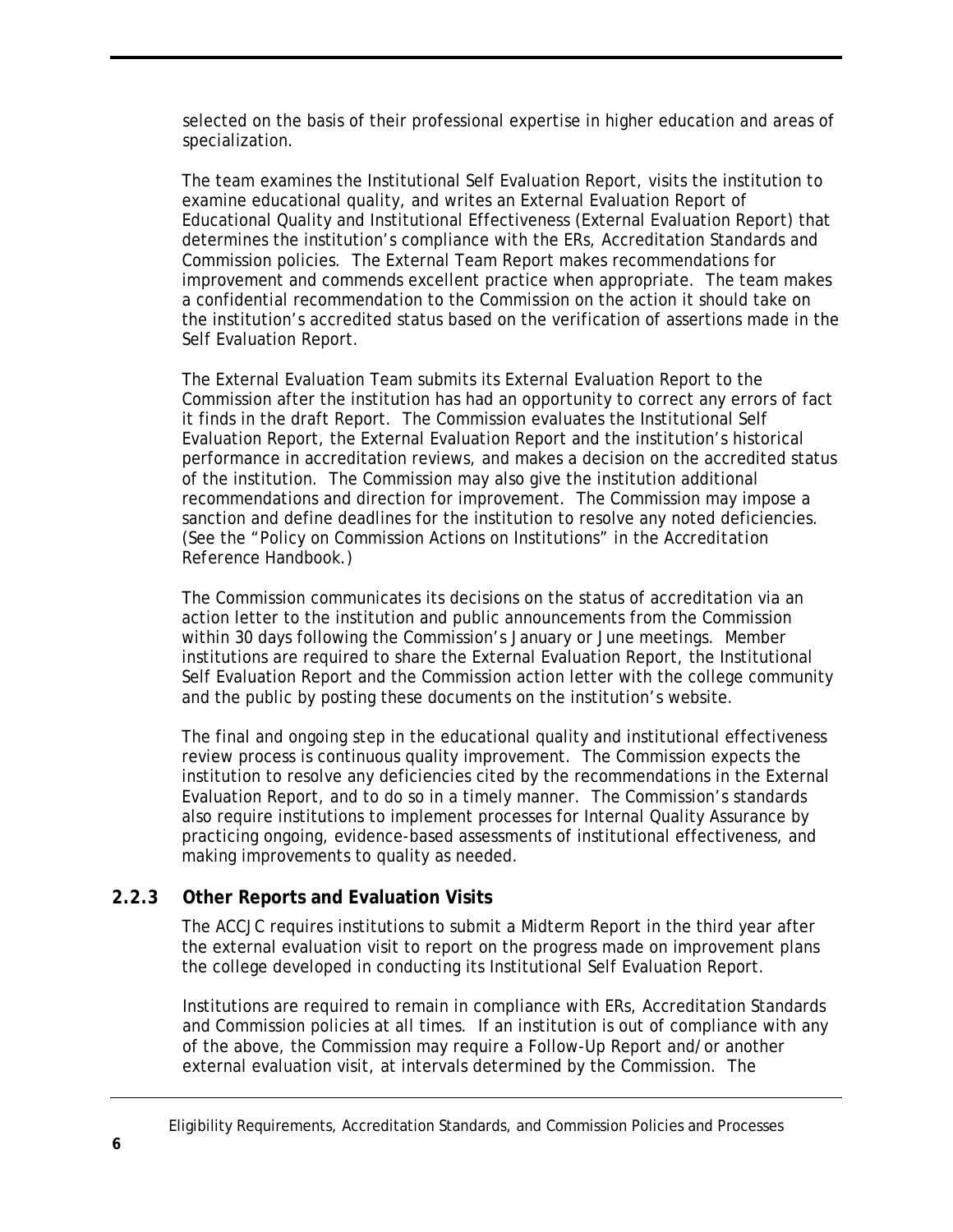Commission may impose a sanction and deadlines for the institution to resolve noted deficiencies.

Federal regulations require institutions to submit applications and receive approvals for substantive changes if they wish to make changes to mission, scope of programs, nature of student constituency, location (or geographical area serves), control of the institution, content of courses or programs (when changes are significant departure from current status), credit awarded for program or course completion or any other change the Commission deems substantive. A Substantive Change Proposal is submitted in accordance with the Commission's "Policy on Substantive Change." (See *Substantive Change Manual*.)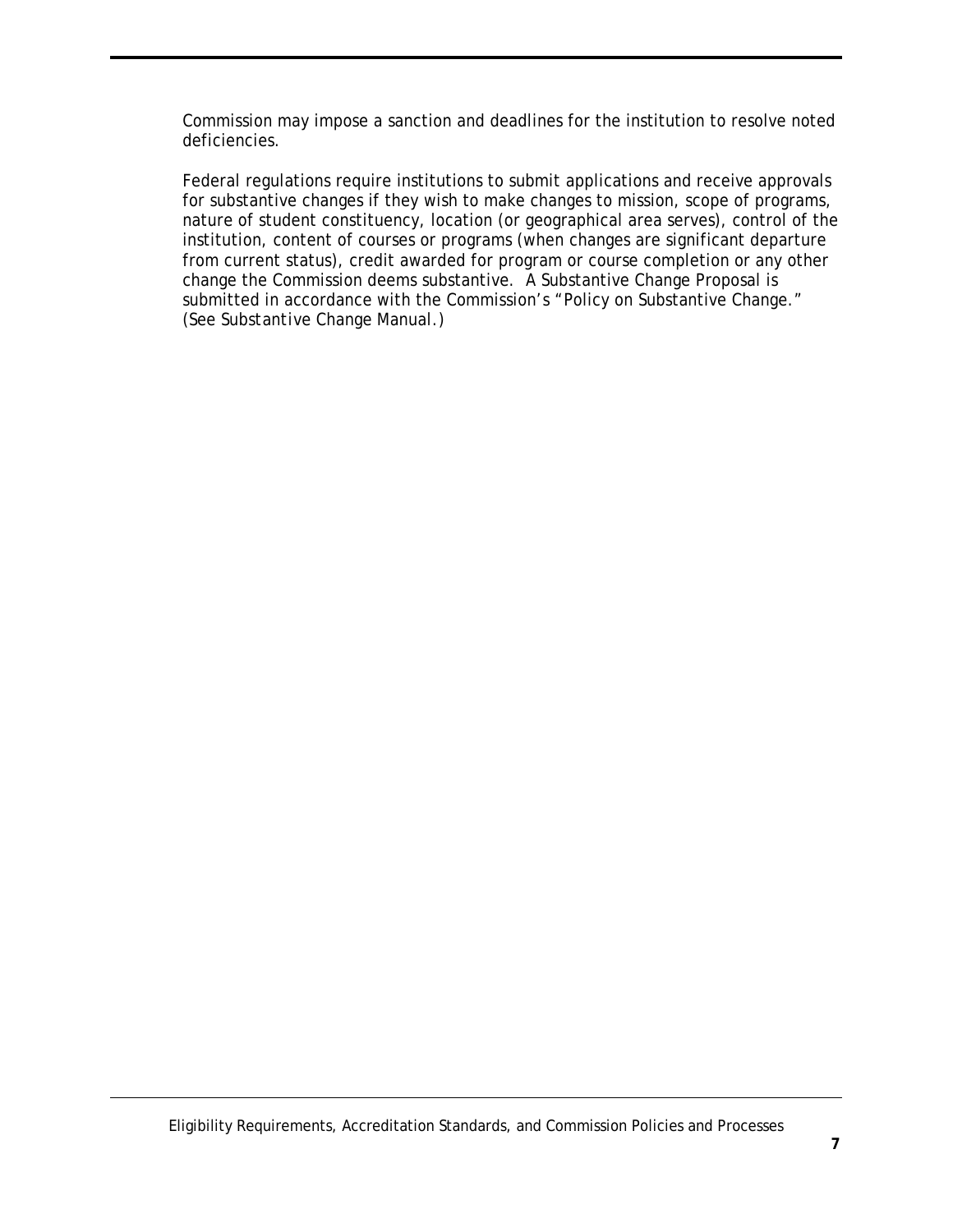# <span id="page-11-0"></span>**3 Roles and Responsibilities of Governing Boards in Accreditation**

## <span id="page-11-1"></span>**3.1 Governing Boards and ACCJC Standards**

As noted in the first section of this *Guide* the purpose of regional accreditation is to assure and improve the quality of higher education to support student success. Governing boards have a primary leadership role and responsibility for guiding institutions to achieve the mission of student success, and governing boards fulfill this responsibility through institutional policies and by delegating responsibility for implementation of policies and pursuit of mission. Governing boards hold the CEO accountable for policy implementation and for fulfillment of the college mission. And, by extension, governing boards set policies that hold all constituencies of the institution accountable for performance relating to implementation of policies and pursuit of mission. While the governance role of the Board is centered on policy and delegation to the CEO and other institutional leaders and constituencies, the Board has responsibilities beyond governance – responsibilities for the mission and, ultimately, for the success of students.

The four Accreditation Standards describe the educational and institutional practices, organizational structures, resources, and institutional decision-making processes that are necessary conditions for a high quality institution and for student success. Standards I and IV describe some of the specific roles of governing boards in assuring that the institution produces high quality educational services and works to achieve and improve student success. However, the Board's responsibility for institutional effectiveness is exercised through its policy making role and the delegation of policy implementation to college staff through the CEO. The governing board is responsible for adopting policy language that directs the institutional employees to good practice, and for examining how well the institution is meeting its goals for educational effectiveness and for student achievement and learning.

The governing board is also responsible for the fiscal integrity of the institution, and the Board exercises its responsibility in fiscal matters through policy and by its review of the annual external audit and approval of the institution's annual spending plans. The governing board is responsible for developing the expertise needed to make sound budgetary decisions that support educational quality, including an understanding of an institution's current and projected revenues and expenditures, and the institution's long term obligations created through contractual agreements, borrowing or plans for institutional expansion.

Thus, the governing board should set policies that hold all leaders and constituencies accountable for performance. For example, such accountability would include faculty for work on data driven program review, faculty and others responsible for SLOs and assessment, the chief financial officer for sound fiscal management, and the Board itself for avoiding fiscal or policy commitments that could jeopardize institutional effectiveness, integrity or stability. The governing board is expected to engage in professional development activities to improve its capacity for high performance in the conduct of its own work.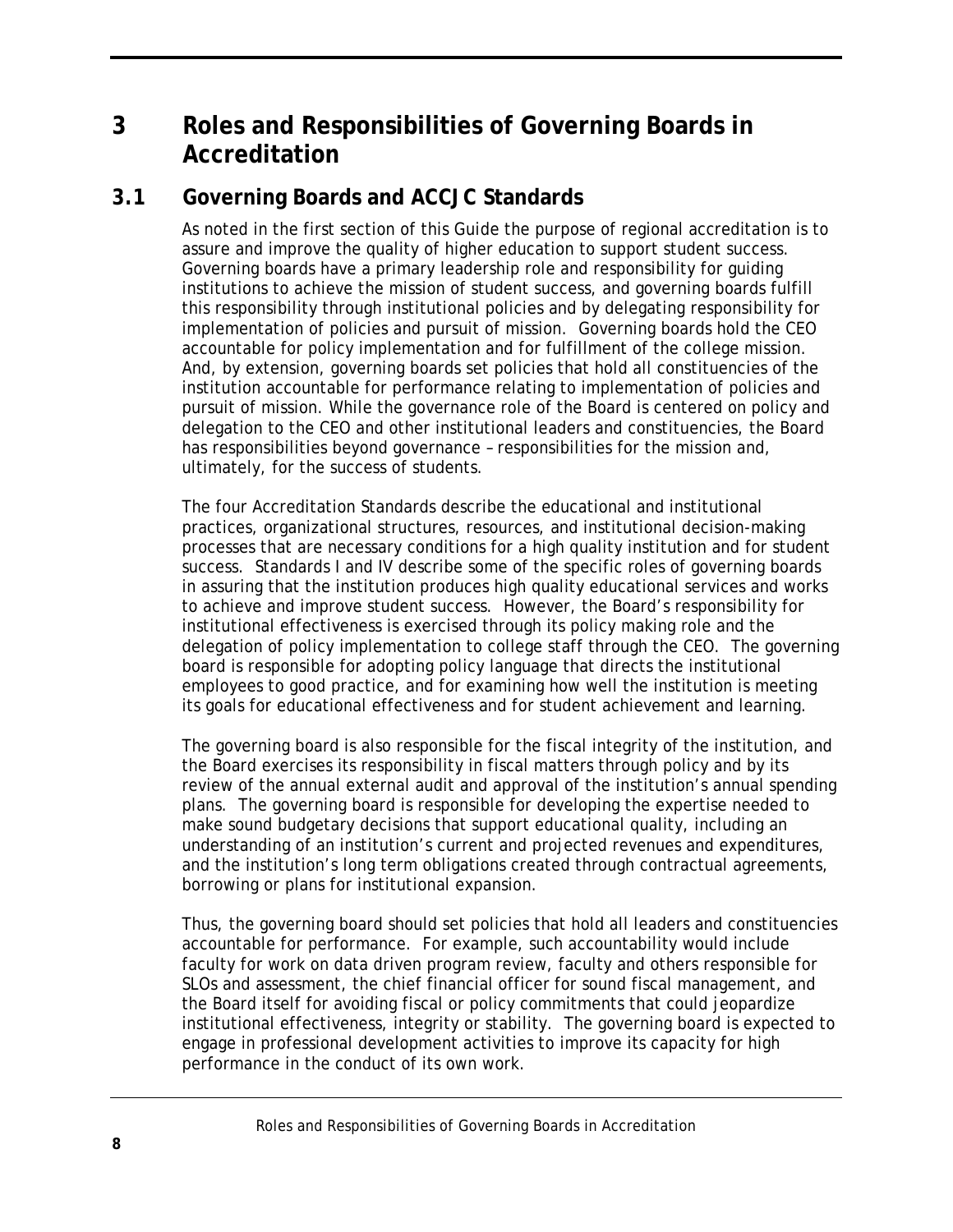Accreditation Standard IV.B defines expectations for the roles and responsibilities of governing boards, emphasizing responsibility for "establishing policies to assure the quality, integrity, and effectiveness of the student learning programs and services and the financial stability of the institution." The primary role of the governing board is policy leadership, and the primary responsibility of the Board is to create the policy environment that supports educational effectiveness. The governing board assures itself of strong institutional performance through its review of reports demonstrating how well the institution is achieving its mission. The Board holds the CEO and, as appropriate, other leaders and constituencies responsible for organizing and implementing the processes that accomplish mission. That accountability is manifested through Board policies that request information and data on institutional performance. Through policies, the Board should ask the institution to establish key metrics, or measures, by which the institution can assess and demonstrate – to the Board and to the public - achievement of its mission.

Setting standards of excellence and measuring performance tied to the mission of the institution connect the governing board with all four Accreditation Standards. For example, the Board is responsible for the mission of the institution, and the Standards require regular review of the institutional mission (Standard I.A). The Board is not concerned just with the review of the wording of the mission; it should be concerned with the institution's achievement of the mission. That assessment requires data on the outcomes achieved by the students defined in the mission. Similarly, the mission broadly defines the scope of programs and services offered by the institution, and the Standards require institutions to conduct regular program reviews of all programs and services to assess their effectiveness (Standard II. A). The governing board should have a policy on program review and require regular institutional reports on assessment results and on decisions for improvement based on program review and integrated planning.

By focusing on the *what* – mission, quality, outcomes, and improvement – and not the *how* – operations and means to outcomes – effective governing boards demonstrate their policy-and mission-directed leadership role and responsibility for institutional effectiveness and student success. The ACCJC promotes the use of common measures of institutional effectiveness, including course completion, persistence, completion of certificates and degrees, transfer and job placement, and mastery of learning outcomes. In addition, the Commission promotes setting goals, or targets, for student performance, based on institutional benchmarking. (Improvement is measured against the benchmark and goals.) Focusing on the *what*, governing boards should expect information and data that allow them to assess institutional effectiveness and achievement of mission. Thus, governing boards have roles and responsibilities related to the four Standards realized through policy and monitoring of policy implementation, holding the CEO and, through the CEO, other college leaders and constituencies accountable for institutional quality, improvement, integrity, stability, and student success.

### <span id="page-12-0"></span>**3.2 Governing Boards and ACCJC Processes**

Standard IV. B stipulates that "the governing board is informed about and involved in the accreditation process." Governing boards should receive training about the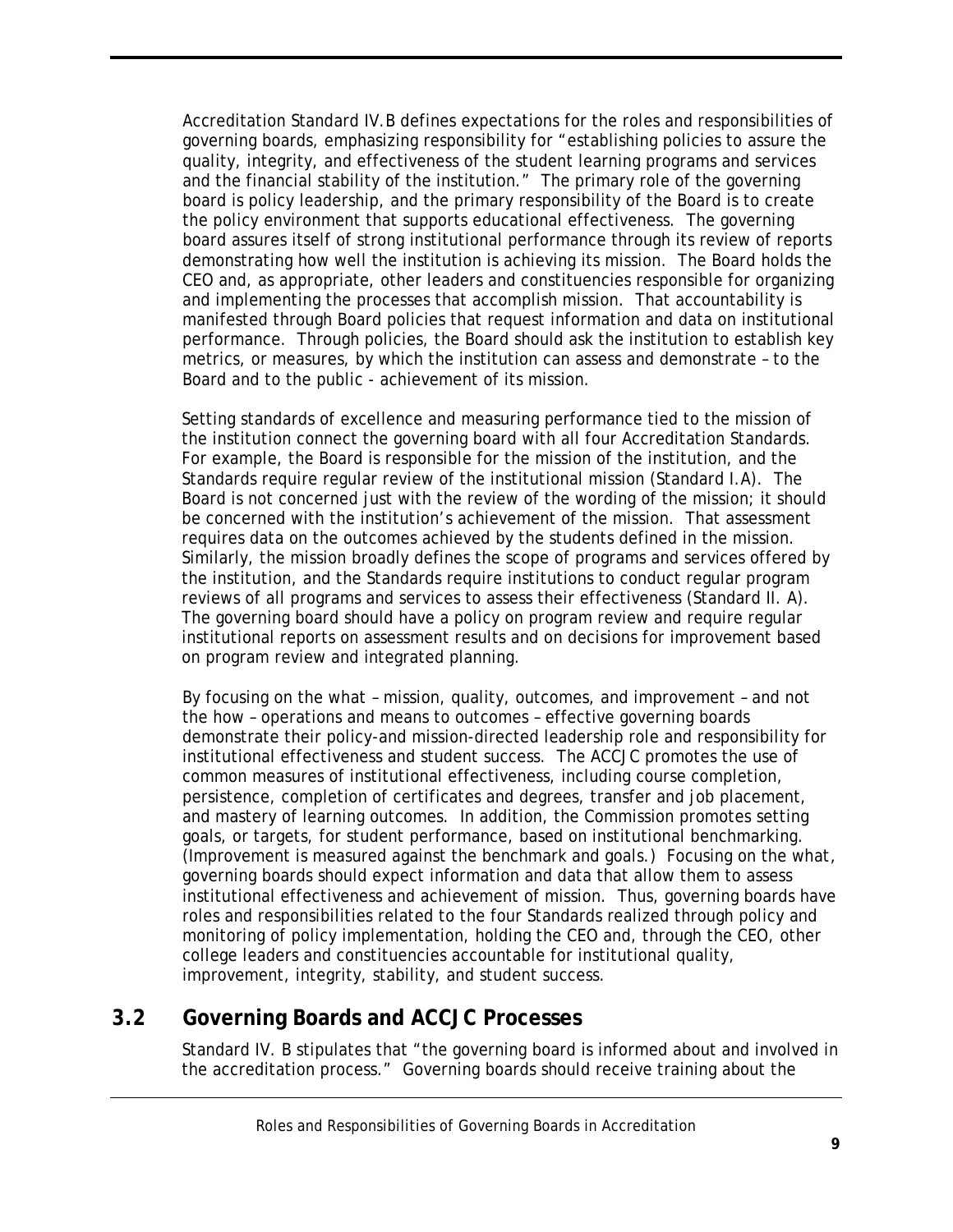accreditation process and ERs, Accreditation Standards and Commission policies. In addition, the Board has an appropriate role to play in the educational quality and institutional effectiveness review process and in the development of the Institutional Self Evaluation Report. Not only should the Board receive regular reports on the progress of the review process and development of the Report, the Board should give direct input on those areas of the Standards affecting the Board directly, e.g., Standard IV. B.

The governing board should be informed of institutional reports submitted to the Commission and of communication from the Commission to institutions, including recommendations given to their institutions. With knowledge of the Accreditation Standards, governing boards should act to demonstrate commitment to supporting and improving student outcomes through planning and resource allocation, as reflected in the Standards. In the end, Board action should indicate a commitment to implementing institutional improvement that has been planned as part of the institutional self evaluation and accreditation processes. Those improvement plans should take their place among important institutional priorities that the Board ensures are addressed and adequately resourced.

In multi-college/multi-unit districts or systems, the governing board has responsibility for institutional mission(s) and for policy, just as the governing board has in a single-college district/system. In a multi-college/multi-unit district or system, the CEO of the district or system is directly responsible to the governing board, while CEO's of the colleges/units within the district or system usually are responsible to the district/system CEO. In addition, the district/system has clearly defined roles of authority and responsibility between the colleges/units and district/system, and the district/system acts as liaison between the colleges/units and the governing board. In a multi-college/multi-unit district or system, the governing board should maintain and review policies that clearly articulate the delineation and distribution of responsibilities and authorities between the district/system and the colleges/units.

It is important to note that the Commission evaluates based on the Eligibility Requirements, Accreditation Standards and Commission polices regardless of organizational structure. All governing boards are required to meet Accreditation Standards, and to support the quality of the institutions they govern; all institutions are evaluated on the basis of their governing board's compliance with Accreditation Standards.

### <span id="page-13-0"></span>**3.3 Governing Boards and Effective Leadership and Governance**

The Standards delineate the roles and responsibilities of governing boards and the following principles summarize the expectations defined by the Commission for effective Board leadership and governance:

• **Governing Boards Act as a Unit** – The Board is a corporate body. It governs as a unit with one voice. This principle means that individual Board members have authority only when they are acting as a Board. They have no power as individuals to act on their own or to direct college employees or operations.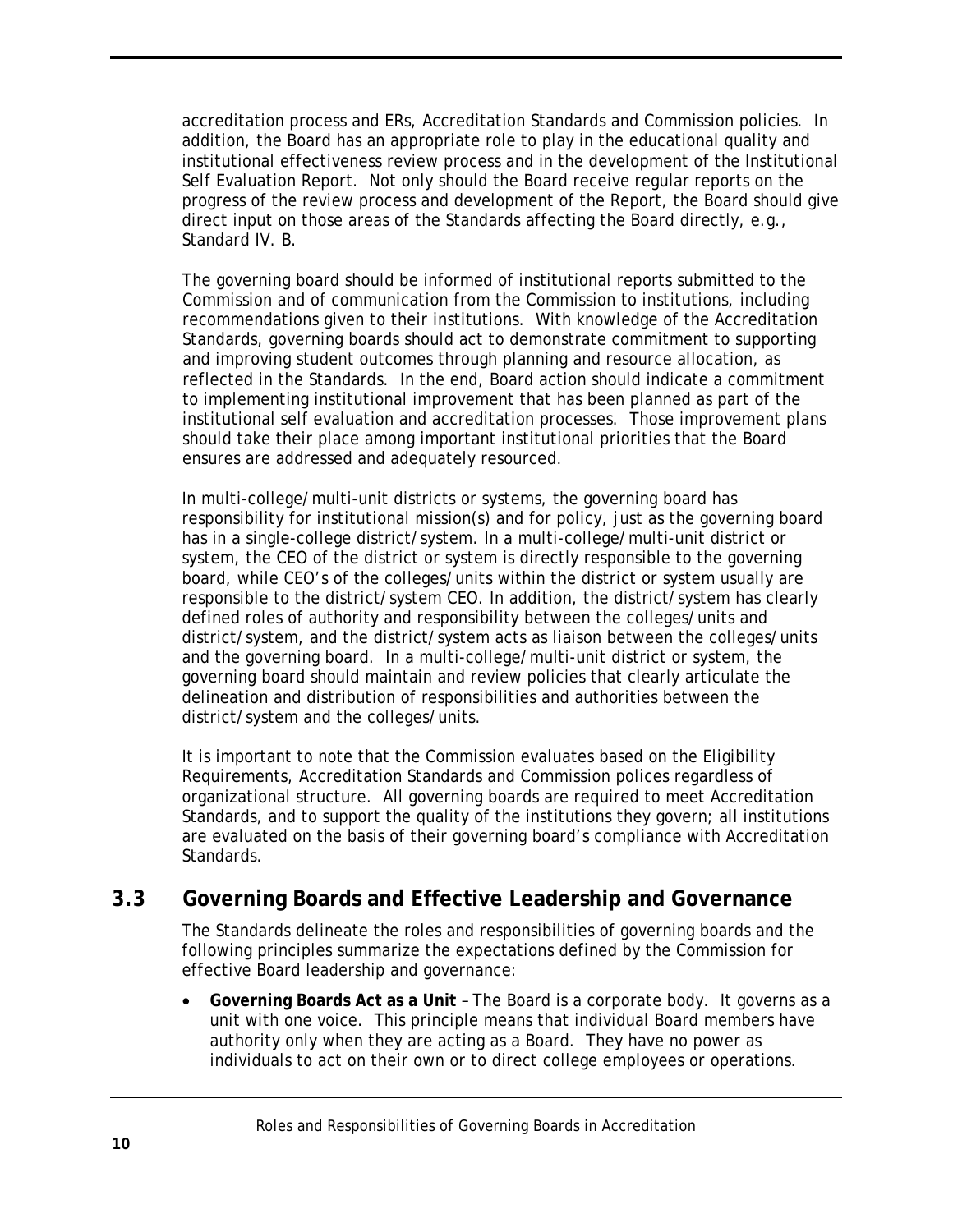- **Governing Boards Represent the Common Good** The Board exists to represent the public or, in the case of private institutions, its owners. The Board is responsible for balancing and integrating a wide variety of interests and needs into policies that benefit the common good and the future of its constituencies.
- **Governing Boards Set Policy Direction** The Board establishes policies that give direction and guidance to the CEO and staff of the institution. A major Board responsibility is to define and uphold an institutional vision and mission that clearly reflect student and community expectations, as well as a realistic assessment of institutional resources necessary to accomplish the mission and related goals.
- **Governing Boards Employ, Evaluate and Support the CEO** The successful Board fosters a good relationship between the Board and the CEO.
- **Governing Boards Set Policy Standards for Institutional and Board Operations** The successful Board adopts policies that set standards for quality, ethics, and prudence in institutional operations and in the operation of the Board itself. Once institutional policy standards are established, the Board delegates authority to the CEO, allowing the CEO and college staff the flexibility they need to exercise professional judgment.
- **Governing Boards use Resources to Achieve Mission** The successful Board assures that the institution's mission is periodically evaluated and adequately funded. The successful Board also assures that its policies and resource allocations are linked and align with the educational priorities defined through the institutional mission and plans.
- **Governing Boards have Responsibility for Financial Integrity** The successful Board regularly monitors financial performance and policy. The Board should require institutional leadership to maintain adequate reserves and to quickly address any issues discovered through external audits and reviews.
- **Governing Boards Monitor Performance** The successful Board holds institutions accountable for student success and institutional effectiveness. The Board adopts the institution's direction and broad goals as policy and then monitors the progress achieving those goals. Board policy should set expectations for the use of sound student outcome data in program and institutional reviews and planning. For example, if the Board adopts a policy goal that the institution will train workers for a particular industry, the Board should receive regular reports on progress toward that goal.
- **Governing Boards Create a Positive Climate** The successful Board sets the tone for the entire institution. Through the behavior of Board members and the Board's policies, the successful Board establishes a climate in which learning is valued, including learning by Board members, assessment and evaluation are embraced, and student success is the most important goal. Effective Boards are ethical and act with integrity, which also promotes a positive climate. The Board must have a code of ethics and a policy for dealing with behavior that violates its code.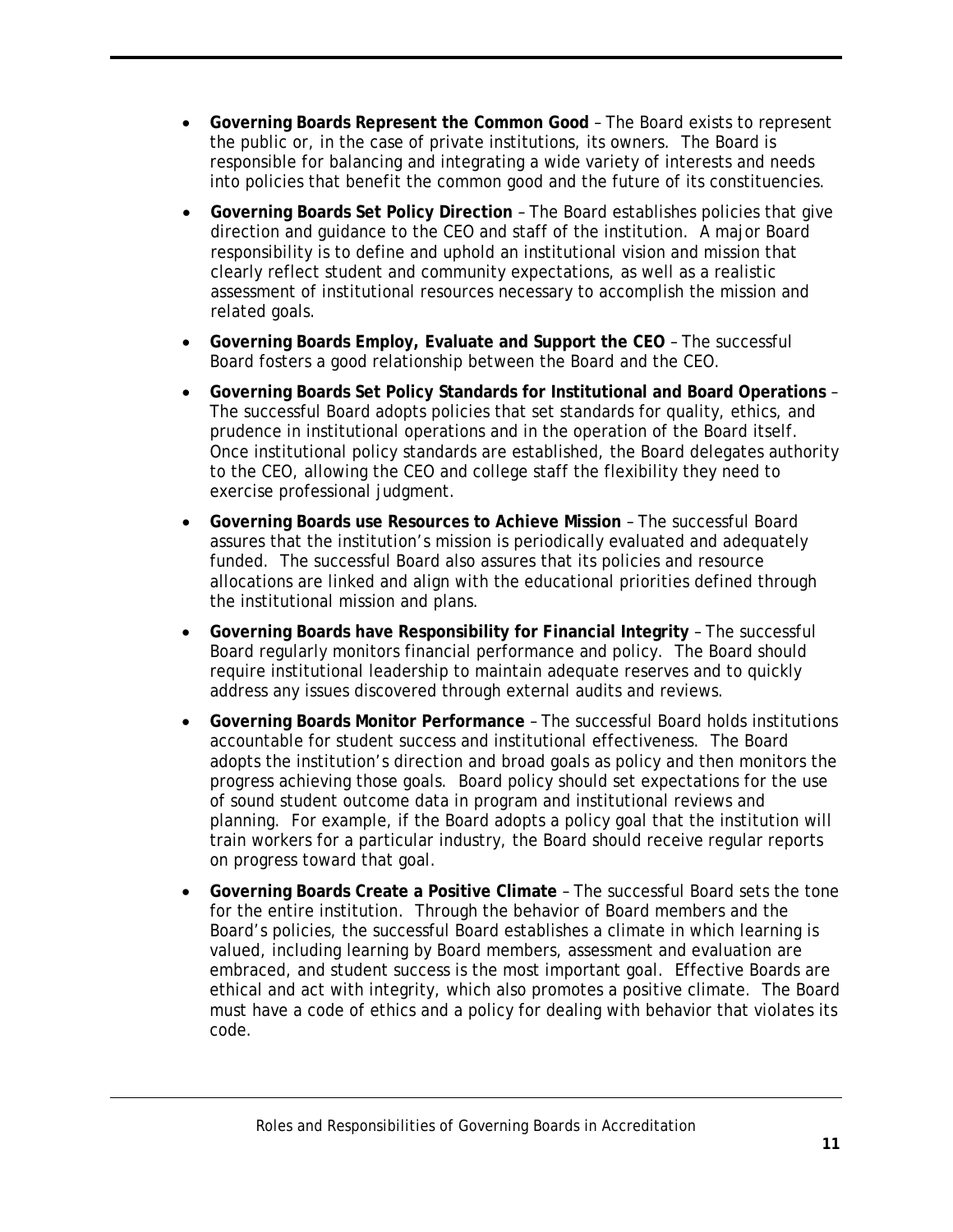# <span id="page-15-0"></span>**4 Q&A on Effective Governing Board Practices**

### <span id="page-15-1"></span>**4.1 Questions and Answers on Issues of Specific Interest to Governing Boards**

As noted in earlier sections of this *Guide*, governing boards have roles and responsibilities that relate to all aspects of accreditation, and yet the Accreditation Standards specify both the scope and limits of those roles and responsibilities. Board members often pose questions to the Commission about appropriate roles and responsibilities, and the following question and answer section of this *Guide* features answers to some of the commonly asked questions.

#### **1. What is the appropriate scope of policy responsibilities for governing boards?**

The governing board has responsibility for institutional outcomes and for limits on the means by which staff pursues outcomes. In addition, the governing board uses policy to define its relationship with the CEO and to define its own governance processes. The Board's most important policy role is to create a mission for the institution that defines the constituencies served, the programs and services offered to them, and the desired outcomes for them. Thus, the governing board uses policy to define the ends, or outcomes, for the institution. However, the Board also sets limits through policy on the means by which the institution operates. The limits are manifested through policies on principles of prudence and ethics that form a boundary of staff practices, activities, circumstances and methods. The Board also sets policies about how it relates to staff, which link the Board to the CEO. The CEO is the Board's link to staff, and the Board-CEO relationship is defined through policies on the CEO's role, delegation and accountability. Finally, the Board uses policy to define its own operations – its structure, its meeting protocols and the standards by which it operates, reflecting the Board's responsibilities for providing vision and ethical leadership.

### **2. How does a governing board act on its policies?**

The governing board holds itself, CEO and, as applicable and appropriate, other institutional leaders and constituencies accountable for Board policies. Recognizing that the Board is responsible for the 'what' of ends and outcomes and not the 'how' of means and operations, the Board asks for regular institutional reports and data on the status of achieving the institution's outcomes. In addition, the Board evaluates and revises its policies on a scheduled basis. By acting on its policies in this manner, the Board fulfills its leadership responsibilities.

### **3. How does a governing board demonstrate integrity in its operations?**

The governing board has responsibility for institutional outcomes and for limits on the means by which staff pursues outcomes. In addition, the governing board uses policy to define its relationship with the CEO and to define its own governance processes. The Board's most important policy role is to create a mission for the institution that defines the constituencies served, the programs and services offered to them, and the desired outcomes for them. Thus, the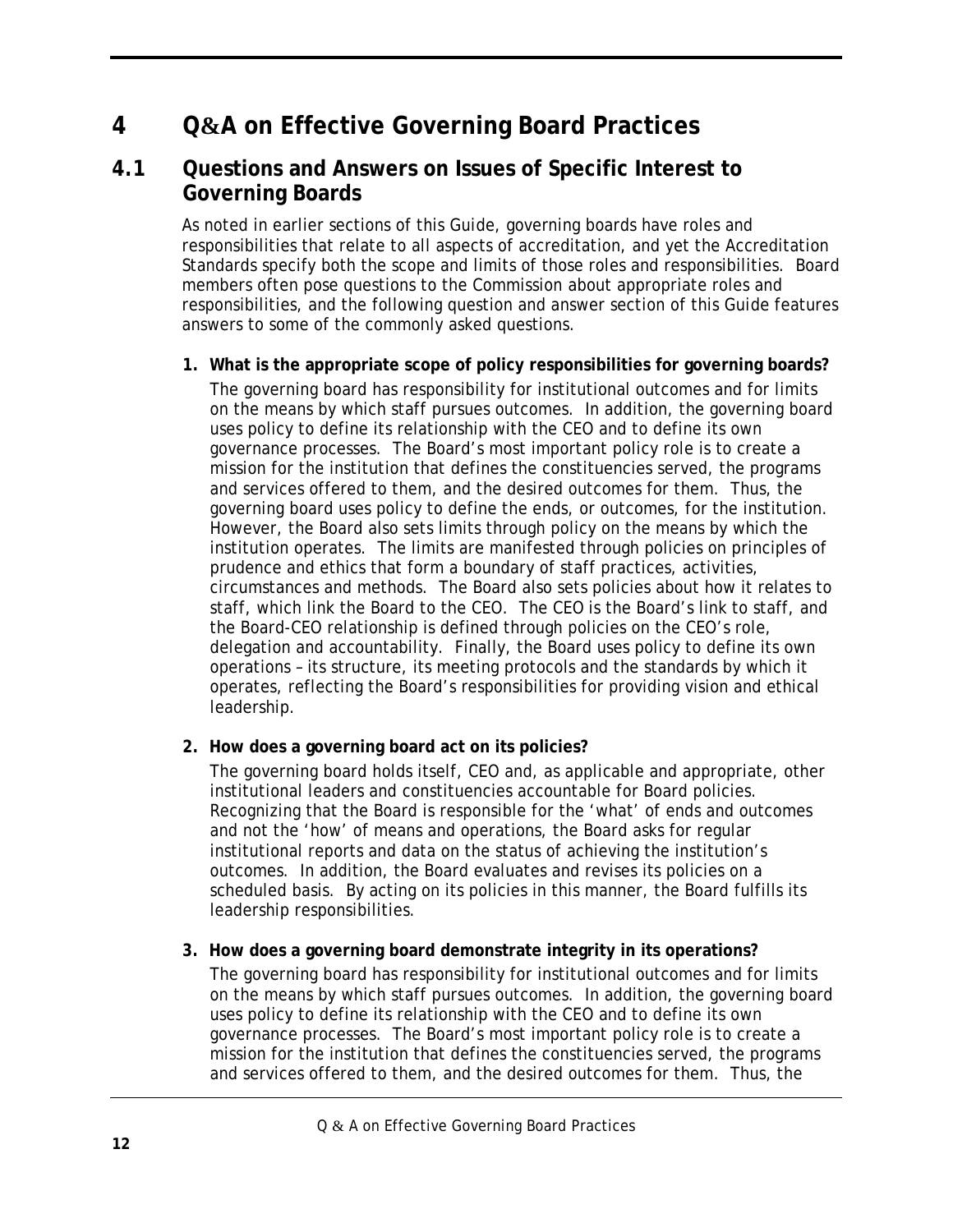governing board uses policy to define the ends, or outcomes, for the institution. However, the Board also sets limits through policy on the means by which the institution operates. The limits are manifested through policies on principles of prudence and ethics that form a boundary of staff practices, activities, circumstances and methods. The Board also sets policies about how it relates to staff, which link the Board to the CEO. The CEO is the Board's link to staff, and the Board-CEO relationship is defined through policies on the CEO's role, delegation and accountability. The Board uses policy to define its own operations – its structure, its meeting protocols and the standards by which it operates, reflecting the Board's responsibilities for providing vision and ethical leadership. Finally, the Board evaluates its processes to ensure quality and effectiveness.

**4. How does the governing board monitor institutional mission, goals, and plans?** The governing board is responsible for the institutional mission, and, as required by the Standards, the institution must review its mission on a regular basis. It is important to note that review of the institutional mission is not simply a matter

of reviewing and revising the mission statement. Regular review of the institutional mission involves monitoring of institutional outcomes to determine whether or not the institution is fulfilling its mission. Such monitoring includes regular reporting to the Board on outcomes relating to institutional goals, including measures of student success, and to implementation and evaluation of institutional plans. Again, the Board is responsible for the 'what' of institutional performance, not the 'how' of operations. Through regular monitoring of the status and outcomes relating to mission, goals, and plans, the Board appropriately fulfills its primary responsibility for the institutional mission and student success.

**5. Are roles and responsibilities of the governing board different in multicollege/multi-unit districts or systems?**

ACCJC Standard IV.B.3 and ACCJC "Policy and Procedures for the Evaluation of Institutions in Multi-College/Multi-Unit Districts or Systems" define accreditation requirements and expectations for multi-college/multi-unit districts or systems. In such districts or systems, the governing board has responsibility for institutional mission(s) and for policy, just as the governing board has in a single college district/system. In a multi-college/multi-unit district or system, the CEO of the district or system is directly responsible to the governing board, while CEO's of the colleges/units within the district or system usually are responsible to the district/system CEO. In addition, the district/system has clearly defined roles of authority and responsibility between the colleges/units and district/system, and the district/system acts as liaison between the colleges/units and the governing board. In a multi-college/multi-unit district or system, the governing board should maintain and review policies that clearly articulate the delineation and distribution of responsibilities and authorities between the district/system and the colleges/units. It is important to note that the Commission evaluates based on the Eligibility Requirements, Accreditation Standards and Commission polices regardless of organizational structure.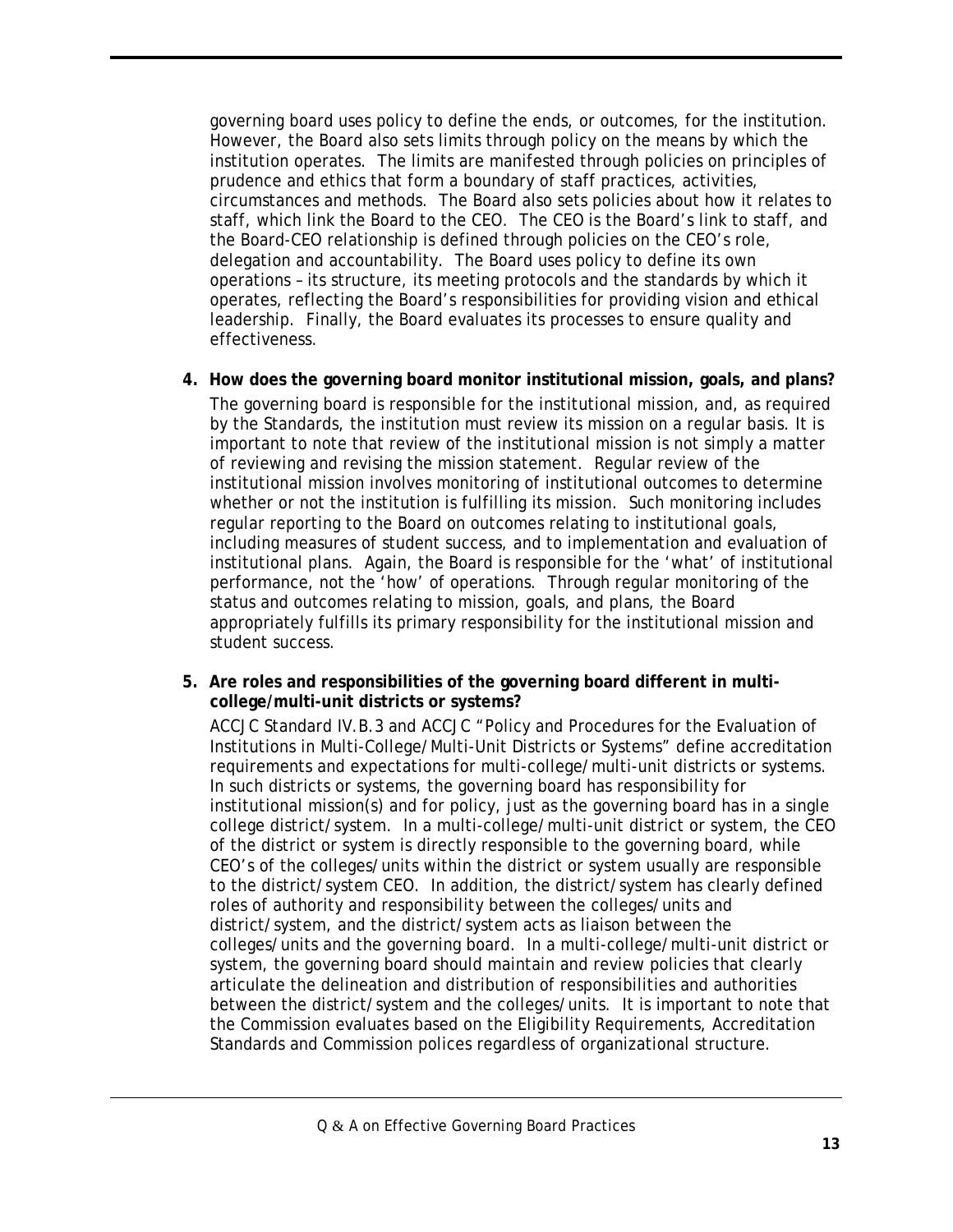### **6. What is a 'conflict of interest' policy for a governing board?**

The governing board should have a policy on 'conflict of interest" that ensures the Board's personal and professional interests are disclosed and that those interests do not conflict or interfere with the impartiality of governing board members or outweigh the greater duty to secure and ensure the academic quality and fiscal integrity of the institution. The policy should reflect the Board members' commitment to resist temptation and outside pressure to use their position to benefit themselves or any other individual or agency apart from the interests of the institution.

#### **7. How does the governing board execute its responsibilities for fiscal integrity of the institution?**

ACCJC Standard III.D defines expectations for maintaining the fiscal integrity of institutions, including adequacy and use of resources and the policies and processes employed to manage those resources with commitment to mission and integrity. The governing board adopts policy on institutional budgeting and it adopts institutional budgets that are balanced and focused on student success, reflecting institutional goals and priorities. The Board receives and reviews regular financial performance reports, and it validates fiscal accountability through review of annual financial audits.

#### **8. How does the governing board build a sense of teamwork?**

Governing boards are corporate boards – individual Board members do not have individual authority for governance or policy. As a corporate entity, the governing board is most effective when its members work together. Critical to Board members becoming an effective team is maintaining a climate of trust and respect. The institutional CEO is also a part of the team, and the effective Board team adheres to its role so that the CEO and staff can perform their roles.

### **9. How does the governing board grow from good to great?**

A good Board assures that the institution's core mission is periodically reevaluated and is adequately funded. A good Board protects its core mission by not creating unfunded liabilities for the institution. A great Board assures that its policies and budget allocations are linked and correspond to the educational priorities in the institutional mission and plans.

### <span id="page-17-0"></span>**4.2 Twelve Common Questions and Answers about Regional Accreditation**

Although this *Guide* covers many aspects of regional accreditation, the ACCJC has developed a publication entitled *Twelve Common Questions and Answers about Regional Accreditation* to provide basic information about regional accreditation purposes, principles, and practices. This information first appeared in the Special Edition February 2011 ACCJC Newsletter and is also available on the ACCJC website on the Newsletter page at: [www.accjc.org/newsletter.](http://www.accjc.org/newsletter) (See Appendix A.)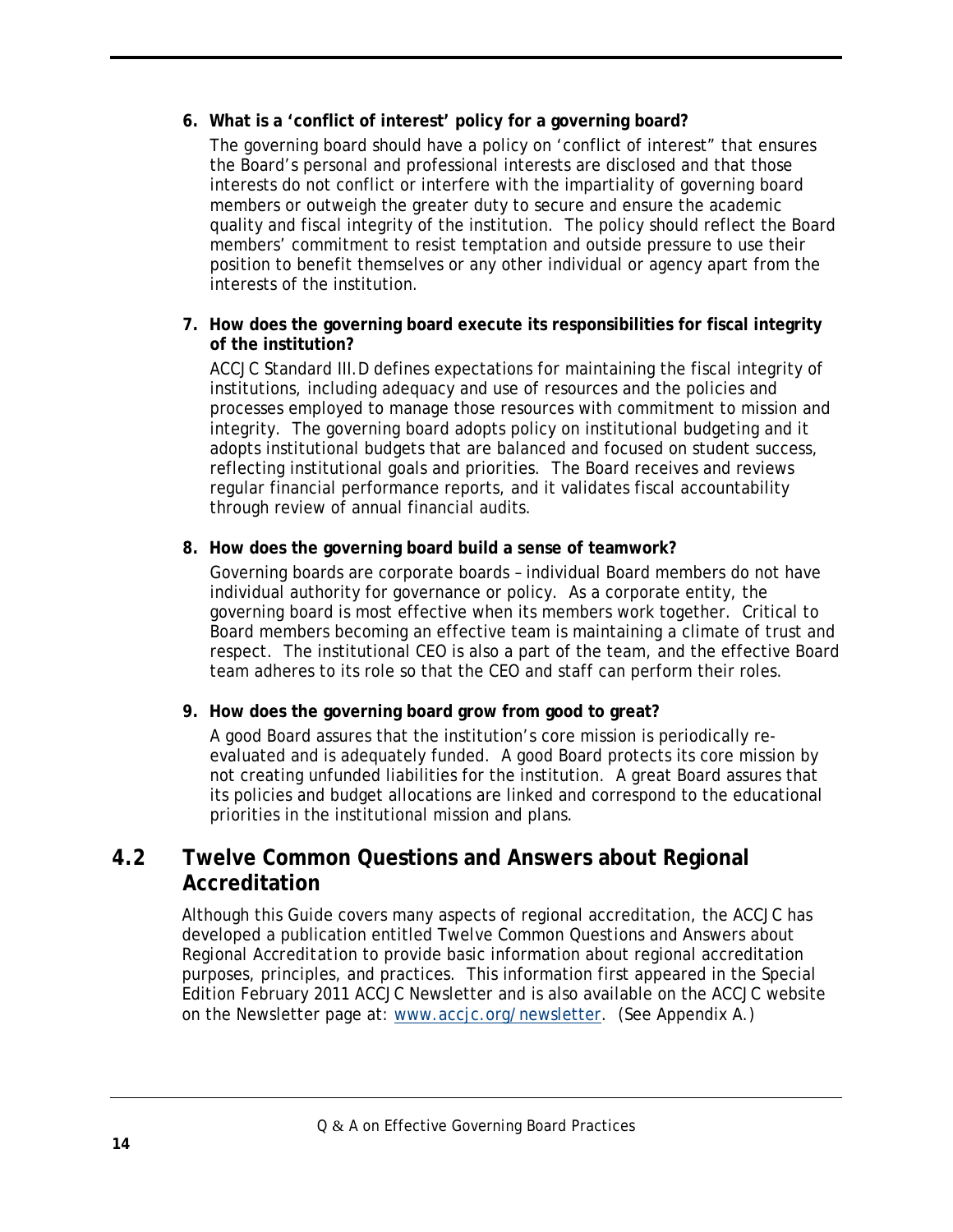# <span id="page-18-0"></span>**5 ACCJC Resources on the Website**

# <span id="page-18-1"></span>**5.1 ACCJC Website**

The ACCJC maintains a website at: [www.accjc.org.](http://www.accjc.org/) The website contains all important reference documents and resources listed below. It also provides a calendar of upcoming accreditation related training events and copies of presentations made at some prior events. Board members are encouraged to explore the website as the best source of up to date reference documents.

Accreditation Basics is an online course available on the ACCJC website through the ["Accreditation Basics"](http://www.accjc.org/events/accjc-accreditation-training/accreditation-basics-%e2%80%93-an-online-workshop-on-the-basic-principles-of-accreditation) link in the "New on the Website" section of the home page. The 90-minute course focuses on the purposes of accreditation, the process used to accredit institutions, and the particular Standards used by the ACCJC to measure the educational quality and institutional effectiveness of member institutions. Firsttime External Evaluation Team members are required to complete the Accreditation Basics course. However, it is also a useful resource for individuals involved in accreditation at their institutions wishing to learn more about the process, and those wanting to increase their understanding of the basic principles of accreditation. The online course can be paused at any time and resumed to fit the scheduling needs of users. Quizzes assess the user's progress at regular intervals throughout the course, and an end-of-course exam must be completed at 90% mastery to be considered successful in the course. A certificate will be issued to all who qualify.

This *Guide* frequently cites the ACCJC Eligibility Requirements, Accreditation Standards and Commission policies, which form the foundation of regional accreditation. (See Appendix B and C.)

ACCJC also publishes a number of manuals, guides and other resources, all of which are available online through the ACCJC website at: [www.accjc.org.](http://www.accjc.org/) Current ACCJC publications are listed below.

# <span id="page-18-2"></span>**5.2 Eligibility Requirements (ERs) and Accreditation Standards**

The ERs and Accreditation Standards are found on the ACCJC website on the Eligibility Requirements & Standards page at: [www.accjc.org/eligibility](http://www.accjc.org/eligibility-requirements-standards)[requirements-standards.](http://www.accjc.org/eligibility-requirements-standards) The ERs, Accreditation Standards and all Commission policies can also be found in a single publication, the *Accreditation Reference Handbook*, which is found on the ACCJC website on the Publications & Policies page at: [www.accjc.org/publications-policies.](http://www.accjc.org/publications-policies)

The ACCJC publishes several manuals that are used by institutions preparing the Self Evaluation Report of Educational Quality and Institutional Effectiveness (Institutional Self Evaluation Report) and by the peer evaluation teams that visit an institution. The manuals listed below can be found on the ACCJC website on the Publications  $\&$ Policies page at: [www.accjc.org/publications-policies.](http://www.accjc.org/publications-policies)